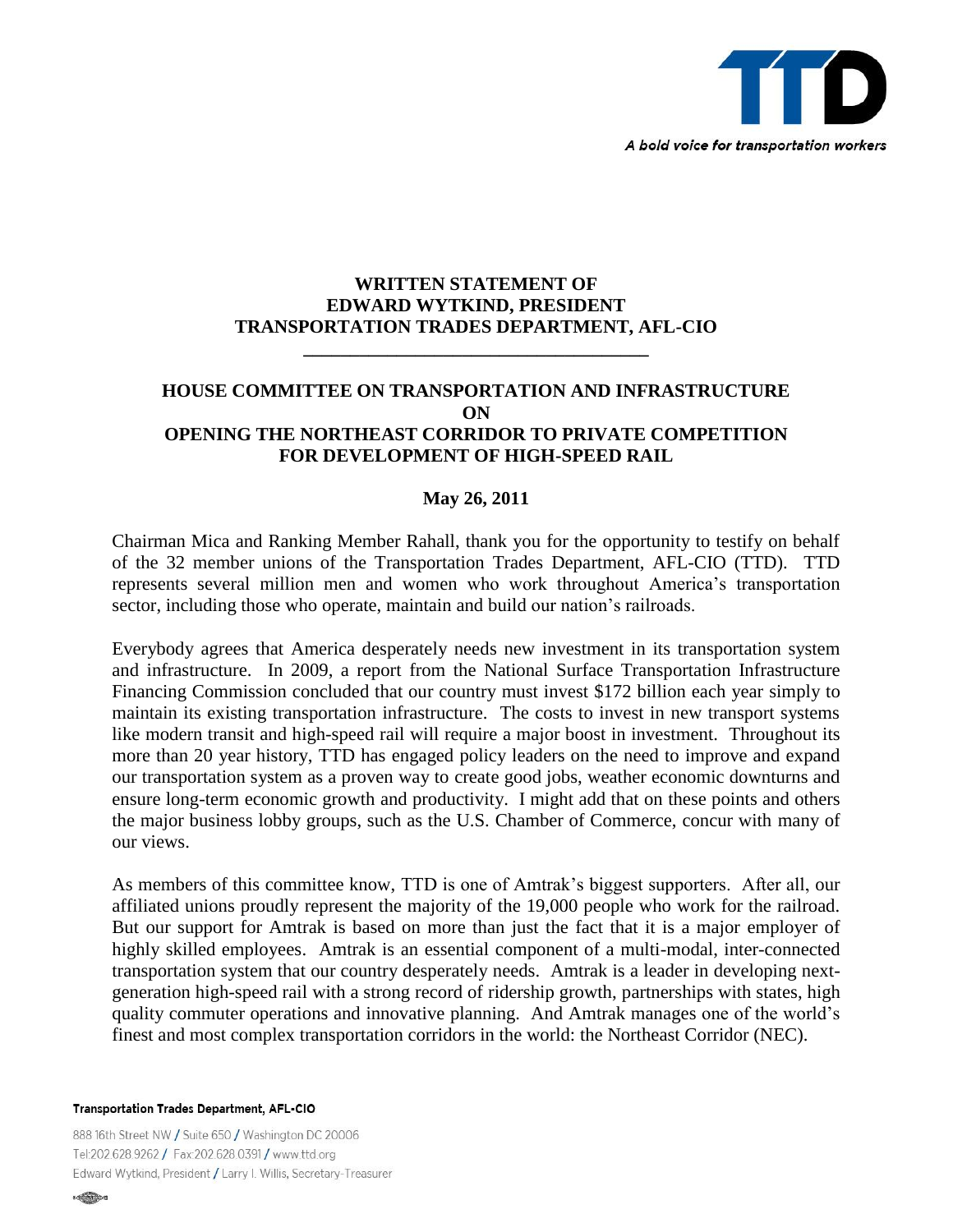Most in this room today will agree that America needs high-speed rail because it is essential to our national economic future and, with a plan for better and more efficient connectivity with other modes of transport such as transit and aviation, it could revolutionize our transportation system. So the question to consider in this hearing is not whether we want high-speed rail, but rather how we want high-speed rail to be implemented. And that discussion should begin with a review of the state of Amtrak.

As someone who has worked on passenger rail issues throughout my two decade career, it is frustrating to hear some of the criticism directed at the railroad's leadership. As this committee knows I have had my differences with past Amtrak management and with previous Amtrak boards. But as someone who cares deeply about Amtrak's future, I am impressed by the current leadership's relentless focus on creating one of the world's great passenger railroads and making true high-speed rail service a reality. Many of Amtrak's critics are not paying attention. They rely on old perceptions of a struggling, visionless carrier. Those views are simply outdated.

First, Amtrak service has never been more popular, efficient and cost-effective. In fiscal year 2010, more than 28.7 million people took Amtrak and 2.7 million passengers rode just last month, which is a 10 percent increase over the previous April. Overall, Amtrak ridership rose every month for the last year and a half and set annual records for seven of the last eight fiscal years. The NEC is part of this success story. Over one-third of Amtrak's passengers in fiscal year 2010 rode on the NEC and in fiscal year 2011 thus far ridership on the NEC is up almost five percent.

Second, Amtrak has set forth a strategic vision to dramatically expand passenger rail and to specially develop enhanced high speed rail service on the NEC. And let me be clear: Amtrak's plan embraces private sector participation. Just last month, it issued a request for proposals that will develop private sector partnerships and stimulate private investment.

Amtrak's Next-Gen High-Speed Rail plan would develop a 220 m.p.h. high-speed rail system connecting Washington, D.C. to Boston. This new system will require new engineering and dedicated tracks that meet new design guidelines allowing high-speed service to operate safely. The Next-Gen plan will be a major boost to the economy and our transportation system. It will support 44,000 jobs a year during construction with over 120,000 permanent jobs after it is completed. Amtrak's careful original estimates projected a \$900 million surplus annually. In fact, reviews by peers involved in high-speed rail across the globe conclude that Amtrak's business and ridership projections are actually too conservative. Of course, we will quarrel over important details. And yes, with additional resources the plan could be executed faster. But in the end, this is a bold and long overdue initiative and one that contemplates a robust role for the private sector.

Despite these many successes, some seem to relish in belittling the carrier and calling it nothing more than a "Soviet-style railroad." While that may be a catchy phrase, it describes a railroad that simply doesn't exist. And for those who would continue to use this comparison, I would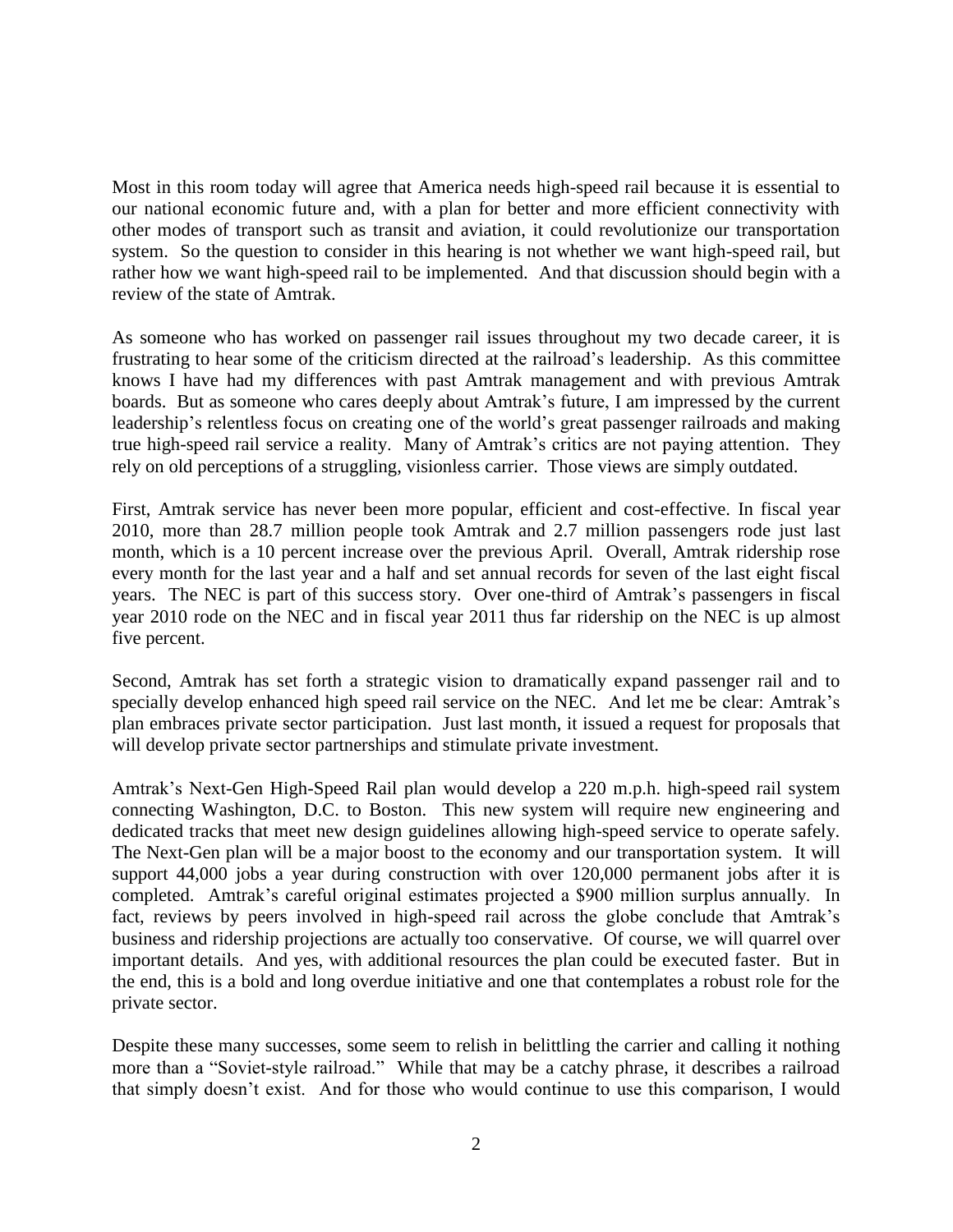suggest we actually pay attention to the fact that Russia is developing a 250 m.p.h. high-speed rail line between St. Petersburg and Moscow that is dependent on significant government assistance. And other governments around the globe are advancing and funding aggressive plans to modernize their transportation systems with long-term investments in high-speed rail.

Proposals to privatize Amtrak's NEC operations ignore both the inherent problems created when we allow for-profit companies to operate intercity passenger rail and the lesson learned from past privatization efforts. There is no high-speed passenger rail system in the world that operates without significant government assistance. Private sector companies simply cannot make a profit without federal support. By now, we should all know about Margaret Thatcher's ill-fated privatization of British Rail, which led to fatal accidents, deferred maintenance and required a massive taxpayer bailout. In Japan, high-speed passenger rail companies make money, but only because the national government makes major capital investments that do not show up on the books. I bet Amtrak's balance sheets would look far better if everyone agreed to ignore the federal government's contributions to passenger rail capital budgets and if all we were measuring was Amtrak's "above rail" performance on the NEC, for example. That would show an operation comfortably in the black. But in the real world, long-term capital is vital and must be a constant and reliable aspect of running a modern passenger transportation system.

Amtrak was created because private sector freight railroad companies simply could not make a profit operating passenger rail service. Today the NEC is a popular, modern operation that would not exist without Amtrak. In 1976, Amtrak took over the NEC because the private sector company providing the service went bankrupt. At that time, the route was dilapidated, dependent on decades-old signal systems and lacked a rational system to separate commuter and inter-city traffic through New York City.

During much of its 40 years of existence, Amtrak had to fight constantly to survive from year to year. Even in those almost impossible circumstances, the railroad managed to improve the NEC. From 1976 to 1990, Amtrak completely rebuilt the New York to Washington leg to allow it to handle higher speed trains. It rebuilt the signal system, substituted automation for manual control wherever possible and improved safety by closing grade crossings. In the 1990s, the railroad electrified the Boston to New Haven leg to allow trains to run the length of the NEC without changing engines. Those investments, which took years to implement because of cash starved budgets, paved the way for Acela, which today enjoys record ridership, trains often filled to capacity and projections for significant growth well into the future. The success story of the Acela service should lay to rest the old, tired rhetoric about Amtrak's ineffectiveness. The fact is that Amtrak built this wildly popular NEC service – and achieved today's improving performance metrics – despite many consecutive years of chronic under-funding, ill-advised "shut down" federal budgets and unwanted privatization mandates.

The fact is, the private sector does not appear interested in operating on the NEC. In order to spur the development of high-speed rail, the Passenger Rail Investment and Improvement Act of 2008 (PRIIA) required the Department of Transportation (DOT) to encourage public-private partnerships. In late 2008, the Federal Railroad Administration (FRA) issued a request for proposals to finance, design, construct, operate and maintain a high-speed intercity passenger rail system. Although eight submissions were received, there were no proposals for high-speed rail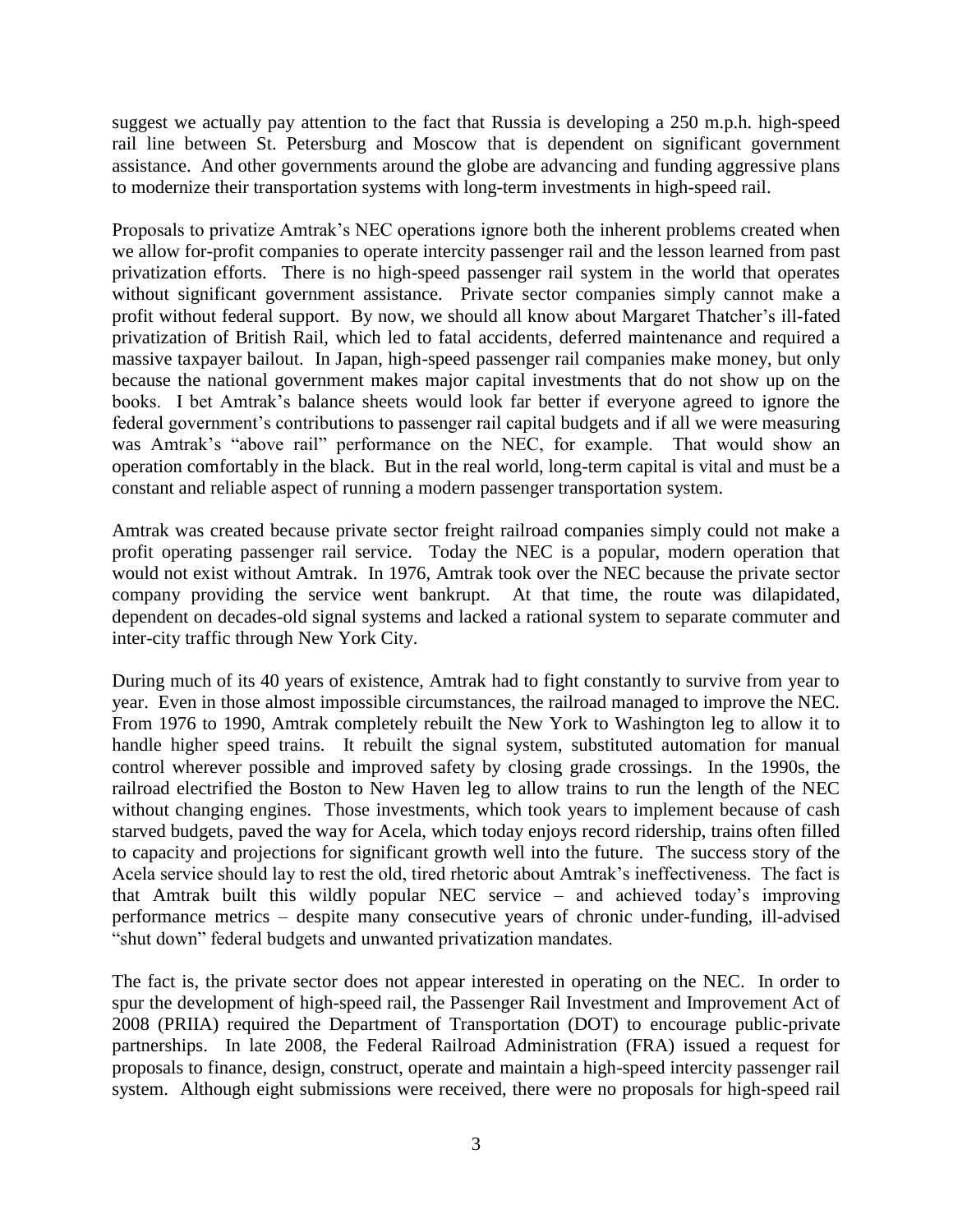on the NEC and instead those proposals focused on other rail corridors. This is not surprising to those of us who have evaluated the experiences of other successful high-speed passenger rail operations around the world.

High-speed and passenger rail operations need federal funding. No amount of wishful thinking or fairy dust will replace the need for real dollars. The private sector will not participate at a robust level without a reliable and steady stream of federal support. It is time to stop parroting disproven assertions about privatization.

We also must remember the complexities of managing the NEC and the inherent risks if we turn over operations to a new for-profit company. The NEC serves a region that produces more than 21 percent of America's GDP on only two percent of our land area. Every day, more than 700,000 people use 1,800 commuter trains to get to work along the NEC and cities and states are utterly dependent on the continuity of this service.

The NEC is one of the most complex rail networks on earth. At least 15 different rail carriers operate on the corridor. These include seven commuter operators (Long Island Rail Road, Maryland Area Regional Commuter, Massachusetts Bay Transportation Authority, Metro-North, New Jersey Transit, Shore Line East and Southeastern Pennsylvania Transportation Authority), seven freight carriers (Canadian Pacific, Connecticut Southern, Conrail, CSX, Norfolk Southern, Pan Am Railway and Providence & Worcester) and, of course, Amtrak. Amtrak provides dispatching to every one of the passenger, commuter and freight rail trains operating on the NEC. Any plan to remove Amtrak would need to replace the carrier's role as dispatcher in our nation's most intricate rail network.

The fact that this complex, nine-state operation functions every day is no small feat. Policy makers cannot ignore the impact on safety and the economy that any switch away from the current arrangement would have. At its core, a long-term NEC plan must embrace Amtrak as the entity that operates the trains and maintains the system and equipment. It makes no sense to replace Amtrak and ignore the decades of service and expertise the company's skilled employees provided to the nation.

This hearing may focus on the NEC, but we cannot ignore the fact that Amtrak operates a national passenger rail network. That system provides service to small and large communities around the country. More than 150 Amtrak stations are in rural areas, where the railroad is one of the few, if not the only, non-driving options for local residents. The decisions made here today could have a significant impact on those routes. The NEC is central to Amtrak's financial health. The operating profits from the NEC allow Amtrak to support most of the other train service it provides in the U.S. In other words, to undermine Amtrak's leadership role on the NEC is to undermine Amtrak's ability to operate outside of the NEC. If the NEC is removed from the Amtrak system, there will be no way for the railroad to contribute to funding its operation of a national passenger rail network.

The labor movement has long argued that our country should simultaneously develop both a strong transportation system and a solid domestic manufacturing base through mutually beneficial Buy America requirements. These rules ensure the production of raw materials and